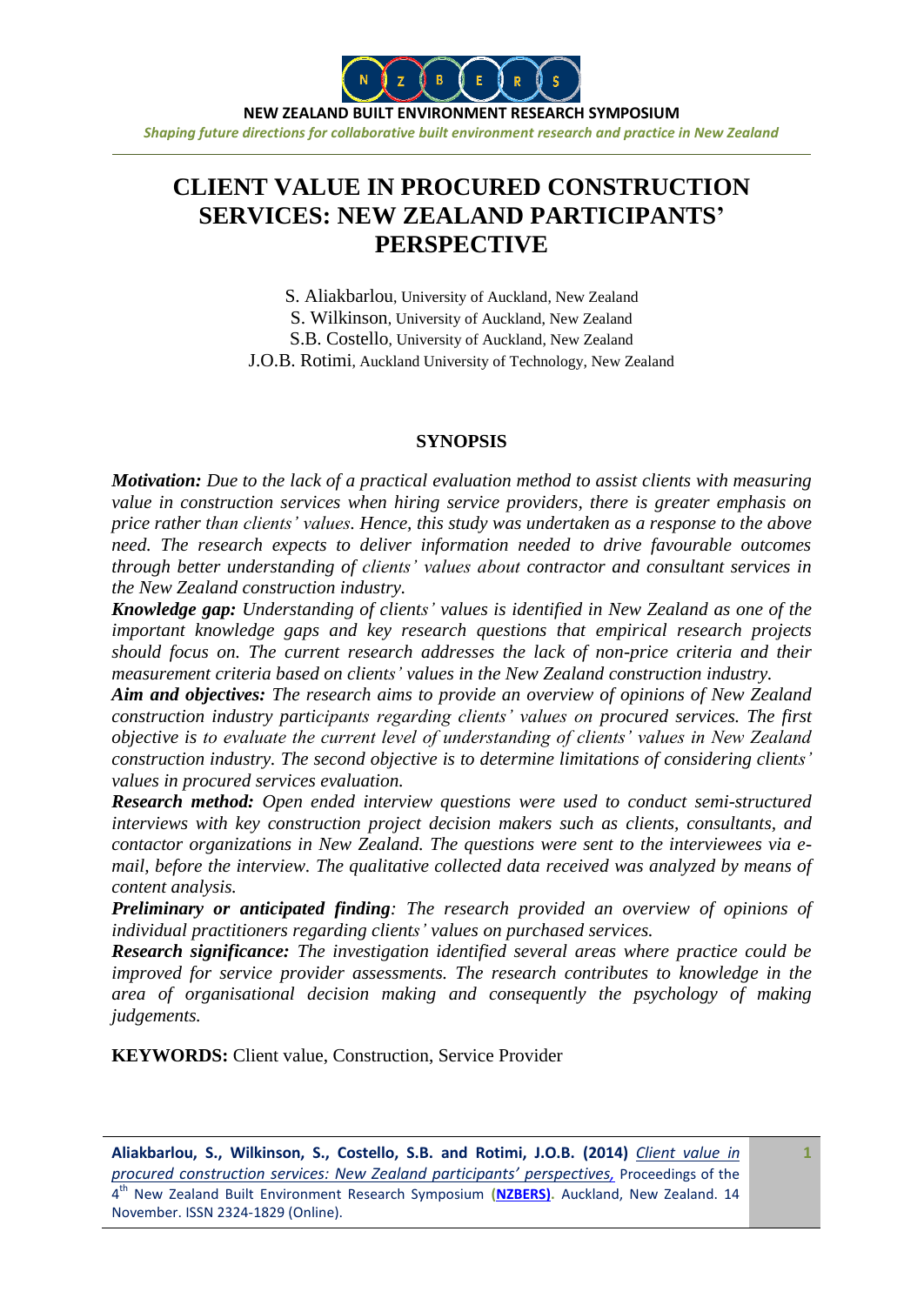

**NEW ZEALAND BUILT ENVIRONMENT RESEARCH SYMPOSIUM** *Shaping future directions for collaborative built environment research and practice in New Zealand*

## **INTRODUCTION**

Sirkin and Stalk (1990) highlighted the benefits of taking an approach to understanding clients' values. They argued that by understanding clients' values, providers are able to devise systems that expose the root causes of their service problems, and implement changes to reduce these problems. In the construction industry, clients' values forms the basis of construction services and the final constructed facility (Dulaimi, 2005). For example, services providers' abilities and resources such as communication and people skills, are identified as major influencing factors on clients' values. It has been argued that the competence, commitment, and attitudes of service providers strongly influence clients' values (Sporrong, 2011). Consequently, choosing the appropriate supplier and monitoring their overall service delivery performance during project implementation is a crucial task for clients. Many clients evaluate suppliers before determining which company should be awarded the assignment. However, evaluation of the service providers is seldom conducted in a systematic manner, as every assessor has their own value judgment to distinguish 'good' from 'bad' value (Ahmad, 1990).

In construction, there is a growing awareness of the need to change the service assessment process to one based on value and quality (Wong et al. 2000; Park, 2009). And it is a high priority in the New Zealand construction industry agenda (BRANZ, 2012). What seems lacking in previous approaches to service provider selection and assessment is a valuation process (e.g. of contactors and consultants) that is based on clients' values rather than price alone. This paper is part of a doctoral study that aims to develop an evaluation process that can assess the service provider based on clients' values. The paper aims to define non-price criteria and their measurement criteria based on clients' values in the New Zealand construction industry.

## **AIM AND OBJECTIVES**

The research aims to provide an overview of opinions of New Zealand construction industry participants regarding clients' values on procured services. The first objective is to evaluate the current level of understanding of clients' values in New Zealand construction industry. Consequently the limitations of considering clients' values in procured services evaluation are better understood.

## **RESEARCH METHODS**

The data gathering process involved semi-structured interviews conducted with decision makers within client, consultant, and contactor organizations. Initially, the questions were sent to the interviewees via e-mail. Then, data collection was obtained through a mix of face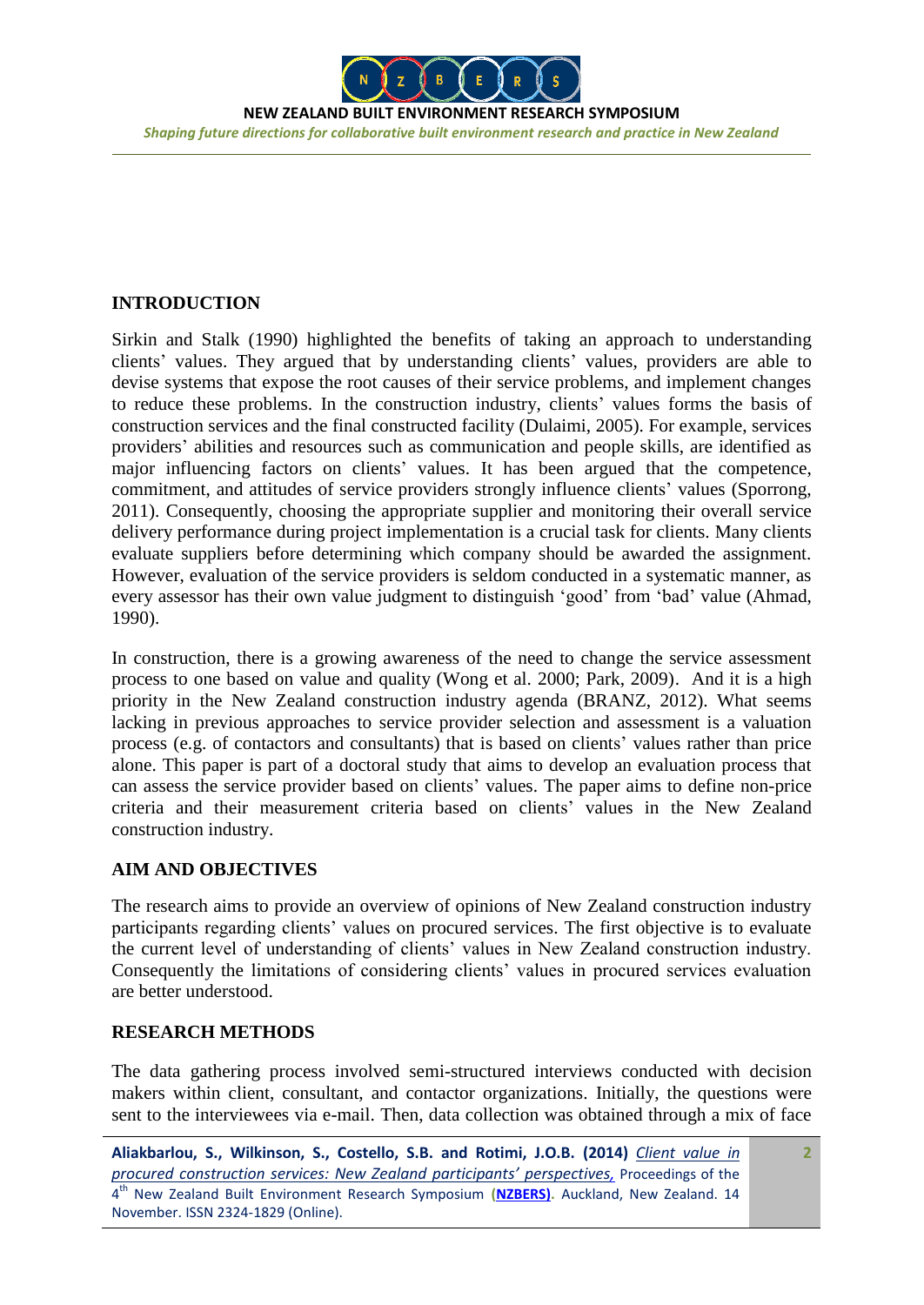

**NEW ZEALAND BUILT ENVIRONMENT RESEARCH SYMPOSIUM** *Shaping future directions for collaborative built environment research and practice in New Zealand*

to face and telephone interviews, typically lasting 60 minutes for face to face meetings and 20 to 30 minutes for telephone interviews. The qualitative collected data was analyzed by means of content analysis using NViVO to facilitate the analysis. The study presents personal views of individuals from within the New Zealand construction industry on: what clients value when they hiring their service providers; and how clients measure the value that they receive from the service that was provided.

## **ANTICIPATED FINDING**

Preliminary analysis of the results obtained from the interviews with consultants and contactor services in New Zealand are summarised in the following bullet points. The investigation identified several areas where practice could be improved for better service provider assessment. The key conclusions are:

- The survey results show that although participants had a clear understanding about clients' values, these clients do not have 'defined criteria' for the measurement of the value that they receive from service providers.
- The interview results found that there is greater emphasis on price rather than clients' values, such as service quality. Difficulty in systematically evaluating non-price criteria may be the main cause of this inadequacy.

## **RESEARCH SIGNIFICANCE**

Understanding clients' value has been identified as one of the important knowledge gaps and key research questions that need to be developed into research projects (BBSCP, 2012; BRANZ, 2012). This study was undertaken in response to this need. There is lack of nonprice criteria and their measurement criteria that are based on clients' values within the New Zealand construction industry. This is an important knowledge gap addressed by the study.

The research expects to deliver information needed to drive favourable outcomes in relation to achieving better understanding of the clients' values from contractor and consultant services in the New Zealand construction industry. There are several areas where practice could be improved by service providers through proper assessments. Finally, the research will contribute to knowledge in the areas of organisational decision making and consequently psychology of making judgements.